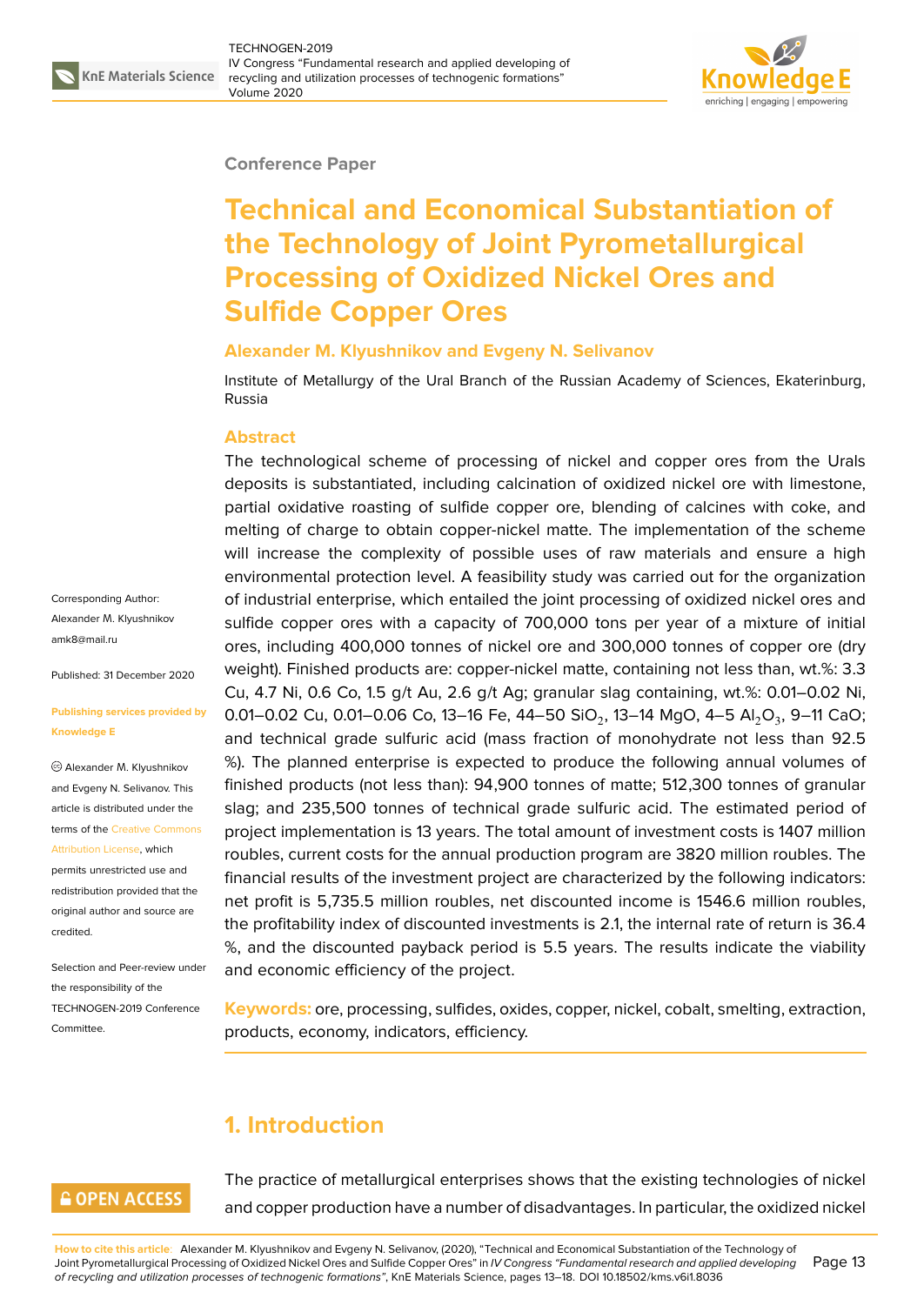ores (ONO) from the Urals deposits, were processed until recently by the outdated scheme, based on the reductive-and-sulfiding melting, and the matte obtained have been pyrometallurgically processed to gain high grade nickel and cobalt. Changes of non-ferrous metals market led to the closure of the Urals nickel plants and the complete cessation of processing of ONO in Russia. Sulfide copper ores (SCO) are also tough to process, their beneficiation leads to obtain copper, zinc and pyrite concentrates. Traditional methods of processing a copper and zinc concentrates allow extracting copper, zinc and a number of accessory elements into commercial products, while up to 80 % of cobalt and precious metals contained in the ore are lost with pyrite concentrates, cost-effective methods of processing of which have not yet been found. One of the ways to resume the production of nickel from an ONO and simultaneously increase the complexity of use a SCO can be the joint processing of these raw materials. Modification of reducing-and-sulfiding melting a nickel ore by using a copper ore or products of its partial oxidative roasting as a sulfidizer will allow: to exclude the formation of tailings of SCO beneficiation, to transfer nickel matte in the category of copper-nickel matte, to concentrate cobalt and precious metals in matte, to adapt the matte for processing by known routes, and to reduce the transition of sulfur into the gas phase. The results of research in the field of development a scientific bases and search for optimal modes of joint melting these ores [1–4], as well as the results of large laboratory scale and pilot scale tests confirm the prospects for industrial implementation of the technology.

The feasibility study is a necessary step in the promotion a new technical solutions. The purpose of the wor[k](#page-5-0) i[s](#page-5-1) to evaluate the economic efficiency of the technology of joint pyrometallurgical processing of ONO and SCO.

### **2. Results and Discussion**

The technology is based on the scheme of obtaining a copper-nickel matte (see Figure 1), the main stages of which are: ore preparation, oxidative roasting (850 <sup>∘</sup>C) of SCO in a fluidized bed furnace, calcination (800 <sup>∘</sup>C) of ONO with the addition of flux (limestone) in a tubular rotary furnace, and reducing melting (1300 <sup>∘</sup>C) of a mixture of calcines in an [e](#page-2-0)lectric furnace. The initial raw materials were SCO from Dergamyshskoye deposit and ONO from Serovskoye deposit (see Table 1).

Based on the experimental data and the experience of existing production facilities, the following modes and characteristics were taken for metallurgical calculations: the weight ratio of ONO: SCO: limestone: coke = 100: 75: 20: 5 (on dry basis); moisture of the ONO and SCO – 30 and 5 % respectively; the masse losses after pretreatment and roasting – 0.8 %; extraction level from the charge in matte after melting, %: 95 Cu, 97 Ni,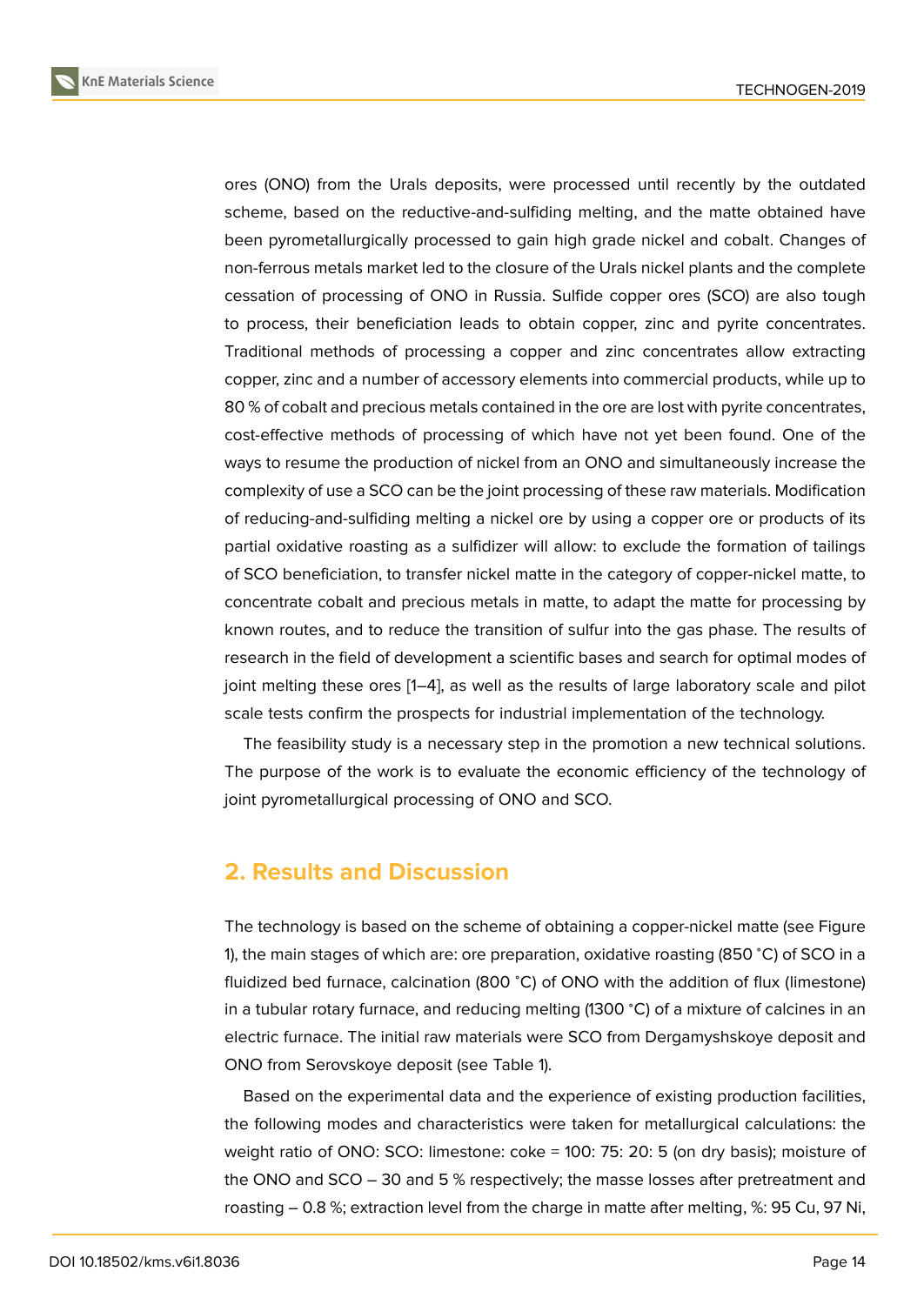

85 Co, 99.5 Au, and 99.5 Ag; throughout extraction level in matte from the initial ores, %: 94.2 Cu, 96.2 Ni, 84.6 Co, 98.7 Au, and 98.7 Ag; the desulfurization degree during roasting and melting – 73 and 13.9 % respectively; throughout extraction level of sulfur from the ores in sulfuric acid – 75.5 %.



Figure 1: Technological scheme of the ores processing. (Author's own work).

<span id="page-2-0"></span>

| TABLE 1: Chemical composition of the ores. (Author's own work). |  |  |  |  |
|-----------------------------------------------------------------|--|--|--|--|
|-----------------------------------------------------------------|--|--|--|--|

| Ore type   | Content, wt.% |        |        |      |      |      |                  |      |                                |     |
|------------|---------------|--------|--------|------|------|------|------------------|------|--------------------------------|-----|
|            | Ni            | Cu     | Zn     | Fe   | S    | Co   | SiO <sub>2</sub> | MgO  | AI <sub>2</sub> O <sub>3</sub> | CaO |
| <b>SCO</b> | 0.01          | 1.0    | 0.8    | 33.6 | 27.7 | 0.12 | 17.0             | 7.4  | 2.3                            | 1.2 |
| <b>ONO</b> | 1.20          | < 0.01 | < 0.01 | 8.1  | 0.2  | 0.06 | 52.6             | 13.6 | 10.2                           | 1.0 |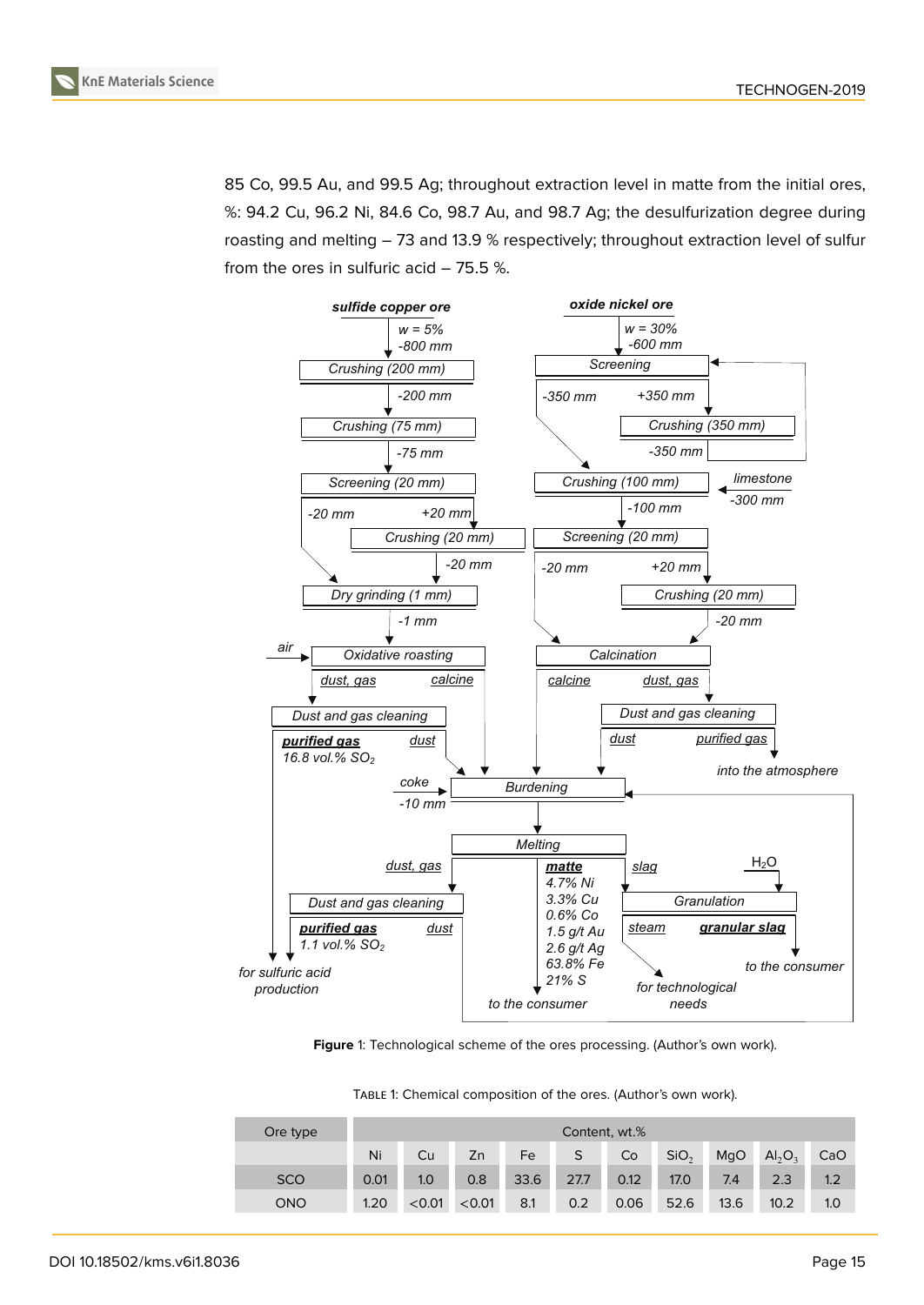**KnE Materials Science**



The production capacity of the ore mixture (dry weight) is 700,000 tonnes per year, including 400,000 tonnes of ONO and 300,000 tonnes of SCO. As part of the enterprise it is planned to organize 3 departments: ore preparation department, melting department, and sulfuric acid workshop. The finished products are: copper-nickel matte, containing not less than, wt.%: 3.3 Cu, 4.7 Ni, 0.6 Co, 1.5 g/t Au, 2.6 g/t Ag; granular slag, containing, wt.%: 0.01–0.02 Ni, 0.01–0.02 Cu, 0.01–0.06 Co, 13–16 Fe, 44–50 SiO $_{\rm 2}$ , 13–14 MgO, 4–5  $\mathsf{Al}_2\mathsf{O}_3$ , and 9–11 CaO; technical grade sulfuric acid (mass fraction of monohydrate not less than 92.5 %). The planned enterprise is expected to produce the following annual volumes of finished products: not less than 94,900 tonnes of matte; not less than 512,300 tonnes of granular slag; and not less than 235,500 tonnes of technical grade sulfuric acid. The ONO calcination waste gases and the sulfuric acid production waste gases will be waste materials; after cleaning to the level of maximum permissible concentrations of pollutants in the atmospheric air they will be emitted into the atmosphere. In case of the enterprise would be placed on the industrial site of one of the Urals conserved nickel plants, investment costs in the project will amount to 1.4 billion roubles (see Table 2).

| <b>Items</b>                           | Costs, million roubles |
|----------------------------------------|------------------------|
| 1. Predesign works                     | 7.5                    |
| 2. Design                              | 30.0                   |
| 3. Purchase of equipment               | 813.1                  |
| 4. Construction and installation works | 406.5                  |
| 5. Current assets                      | 150.0                  |

Total 1407.1

TABLE 2: Investment costs. (Author's own work).

The total costs of annual output will be 3.8 billion roubles (see Table 3). Labor costs are estimated on the basis of the list number of employees in the enterprise, for continuous operation of 350 people, including: basic and auxiliary workers – 214 and 122, respectively, managers and specialists – 14, respectively.

The price of copper-nickel matte (38,300 roubles per tonne) adopted based on the assessment of the target components contained in the product using reduction factors to their price on the London Metal Exchange at the date of settlement. Other commercial products of the enterprise are estimated according to their market value: granulated slag – 200 roubles per tonne; technical sulfuric acid – 2500 roubles per tonne (see Table 4).

The financial results of the implementation of the proposed technology are calculated in accordance with the current legislation of the Russian Federation and take into account income taxes (20 % rate) and property taxes (2.2 % rate). The assessment of the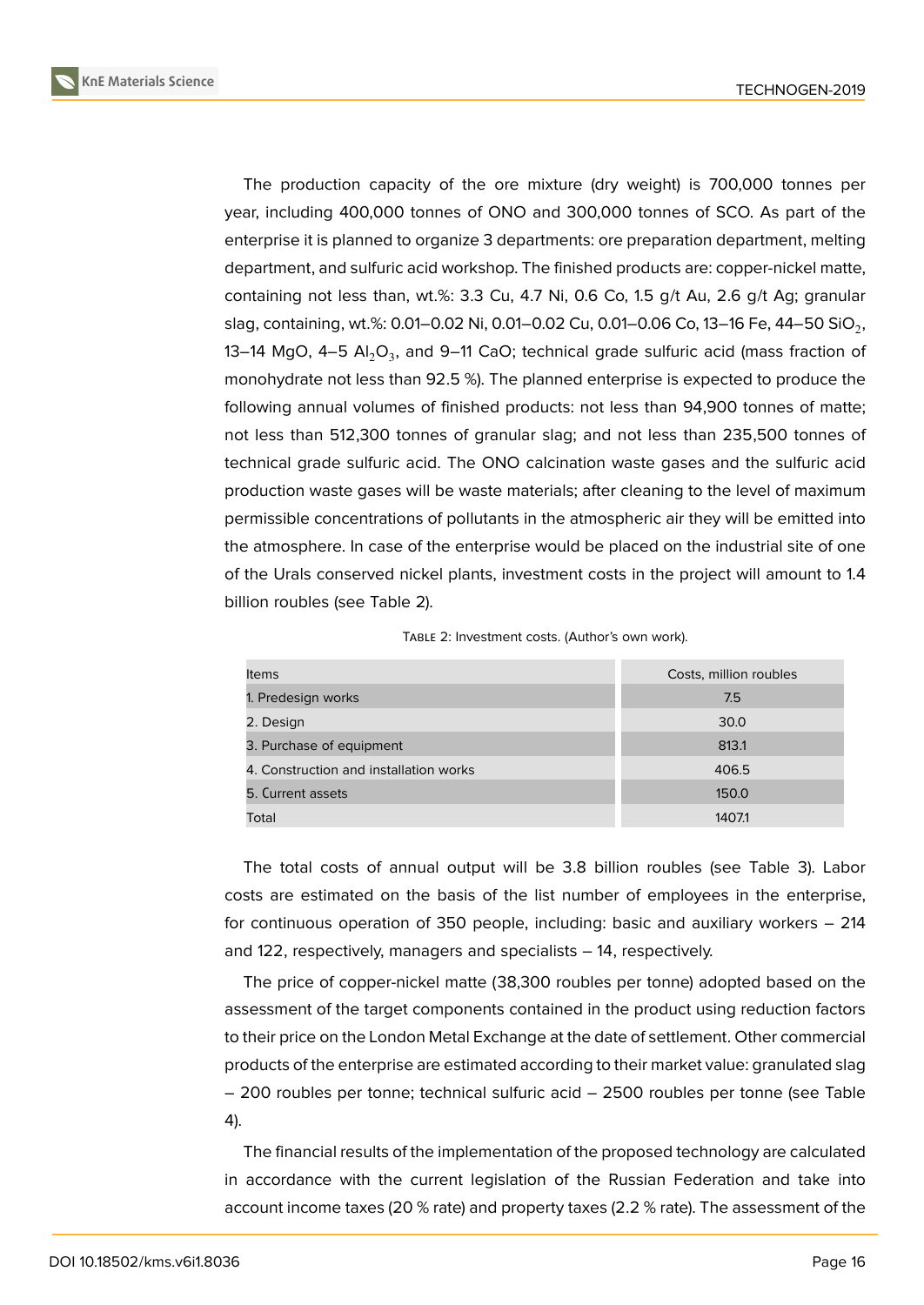

project's viability was carried out according to standard methods based on the following conditions: investment life – 13 years (the first 2 years – design works, construction works and development of production; the next 11 years – operation of the enterprise at the design capacity); discount rate  $-12$  %; financing of initial capital investments is carried out through a bank loan with a real interest rate equal to the refinancing rate of the Central Bank of the Russian Federation (9.25 %); the need for investment in the operational phase of enterprise is covered by the generated net profit and planned depreciation. The following indicators are calculated as the determining criteria of the project effectiveness: net profit, net discounted income, profitability index of discounted investments, internal rate of return and discounted payback period (see Table 5).

TABLE 3: Current costs of the annual production program. (Author's own work).

| ltems                                       | Costs           |      |
|---------------------------------------------|-----------------|------|
|                                             | million roubles | %    |
| 1. Cost of materials                        | 3059.0          | 81.7 |
| 2. Cost of remuneration of the main workers | 89.9            | 2.4  |
| 3. Social contribution                      | 27.0            | 0.7  |
| 4. Overhead (without out-of-production)     | 351.0           | 9.2  |
| 5. Cost of sales                            | 35.1            | 0.9  |
| Total operating costs                       | 3561.9          | 93.2 |
| 6. Financial costs                          | 142.0           | 3.7  |
| 7. Depreciation                             | 116.1           | 3.0  |
| Total costs of the entire issue             | 3820.0          | 100  |

TABLE 4: Project performance indicators. (Author's own work).

| Parameter                                             | Copper | <b>Nickel</b> | Cobalt | Gold             | Silver    |
|-------------------------------------------------------|--------|---------------|--------|------------------|-----------|
| Contents in matte, wt.%                               | 3.3    | 4.7           | 0.6    | $1.5$ g/t        | $2.6$ g/t |
| Metal weight in matte, tonne per tonne of matte       | 0.033  | 0.047         | 0.006  | 1.5 <sub>q</sub> | 2.6q      |
| The price of fine metal, per tonne <sup>*</sup> : USD | 5939   | 10,900        | 59,000 | 40.4             | 0.5       |
| thousand roubles**                                    | 352.7  | 647.4         | 3504.0 | 2.4              | 0.03      |
| Reduction factor                                      | 0.55   | 0.55          | 0.55   | 0.85             | 0.80      |
| Cost, thousand roubles per tonne of matte             | 6.4    | 16.8          | 11.9   | 3.1              | 0.07      |

\* – for gold and silver – per 1 gram;

\*\* – at the rate of 59.39 roubles per USD.

### **3. Conclusions**

Analysis of the performance indicators of the project of joint processing of ONO and SCO allows us to draw the following conclusions. Net discounted income for the period of consideration (1546.6 million rubles) has a positive value, and the value of the profitability